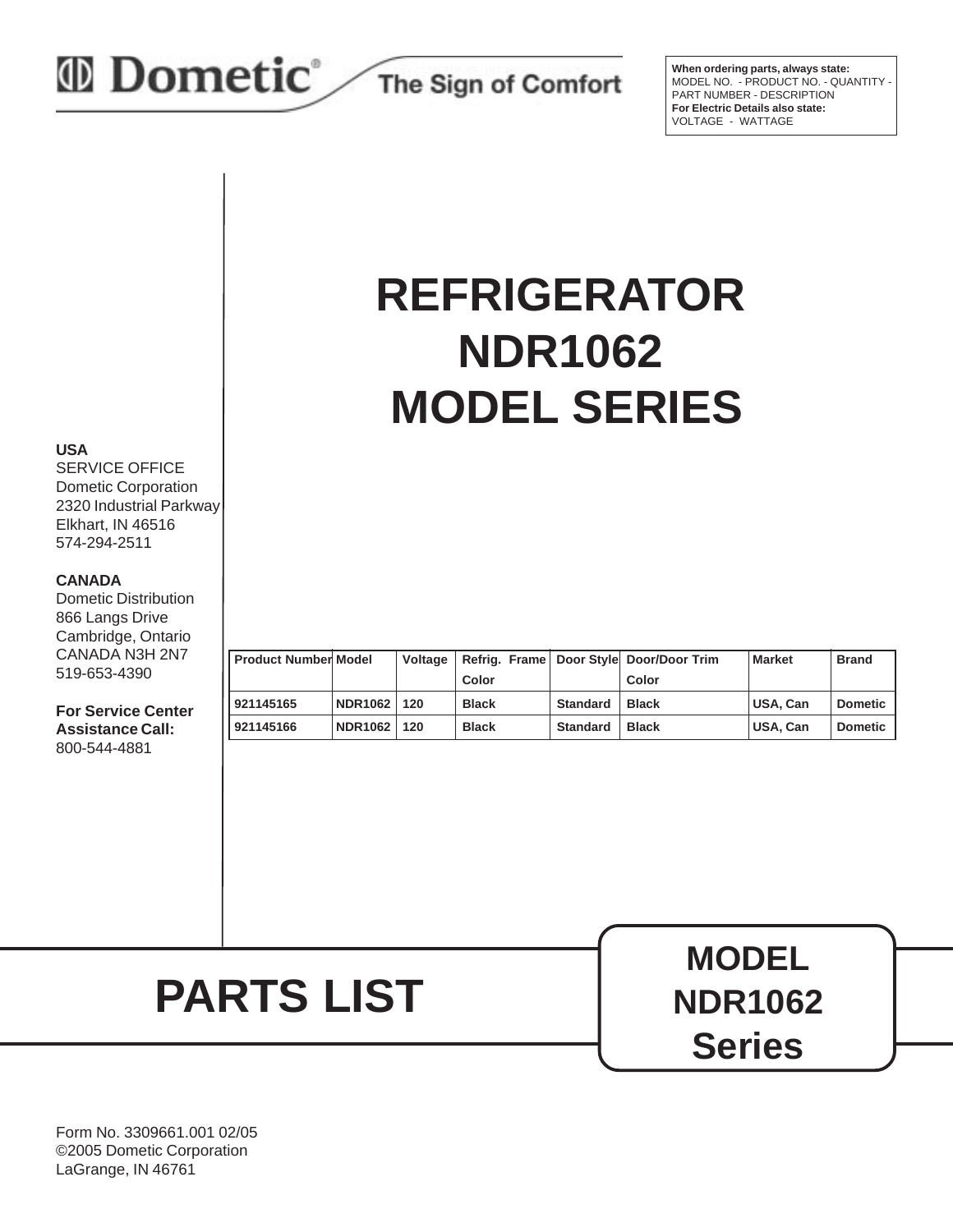## **ALPHABETICAL INDEX**

|                                   | Page# | Index#    |
|-----------------------------------|-------|-----------|
| Cabinet, Exterior Components 5-6  |       | 1-999     |
| Cabinet, Interior Components  7-8 |       | $1 - 46$  |
| Cabinet, Rear View  11-12         |       | 100-141   |
| Control & Burner Components 9-10  |       | $1 - 253$ |
|                                   |       | $1 - 20$  |
|                                   |       |           |
|                                   |       |           |

| <b>Model</b>                                                                                                        | NDR1062                |
|---------------------------------------------------------------------------------------------------------------------|------------------------|
| <b>Product Number*</b>                                                                                              | 921145165<br>921145166 |
| <b>Energy Source**</b>                                                                                              | 120 VAC, Gas           |
| <b>AC Heating Element</b>                                                                                           |                        |
| Amperage                                                                                                            | 2.7                    |
| Ohm Resis. +/-10%                                                                                                   | 44                     |
| Wattage                                                                                                             | 325                    |
| <b>BTU's Gas Burner</b>                                                                                             | 1500                   |
| <b>Jet Size</b>                                                                                                     | #58                    |
| <b>Flue Baffle</b>                                                                                                  |                        |
| <b>Size</b>                                                                                                         | 5-1/8" X 13/16"        |
| <b>Position Above Burner</b>                                                                                        | $1 - 7/8"$             |
| <b>Ice Trays</b>                                                                                                    | 0                      |
| <b>Crispers</b>                                                                                                     | 3                      |
| <b>Bottle Holders</b>                                                                                               | $\mathbf{2}$           |
| <b>Climate Control Heater</b>                                                                                       |                        |
| <b>Watts</b>                                                                                                        | 6                      |
| <b>Ohms</b>                                                                                                         | 24                     |
| Amperage                                                                                                            | .5                     |
| * Product number located on refrigerator data plate.<br>** 12 volt DC power is required to operate the refrigerator |                        |

### **SPECIFICATIONS**

12 volt DC power is required to operate the refrigerator controls on all models.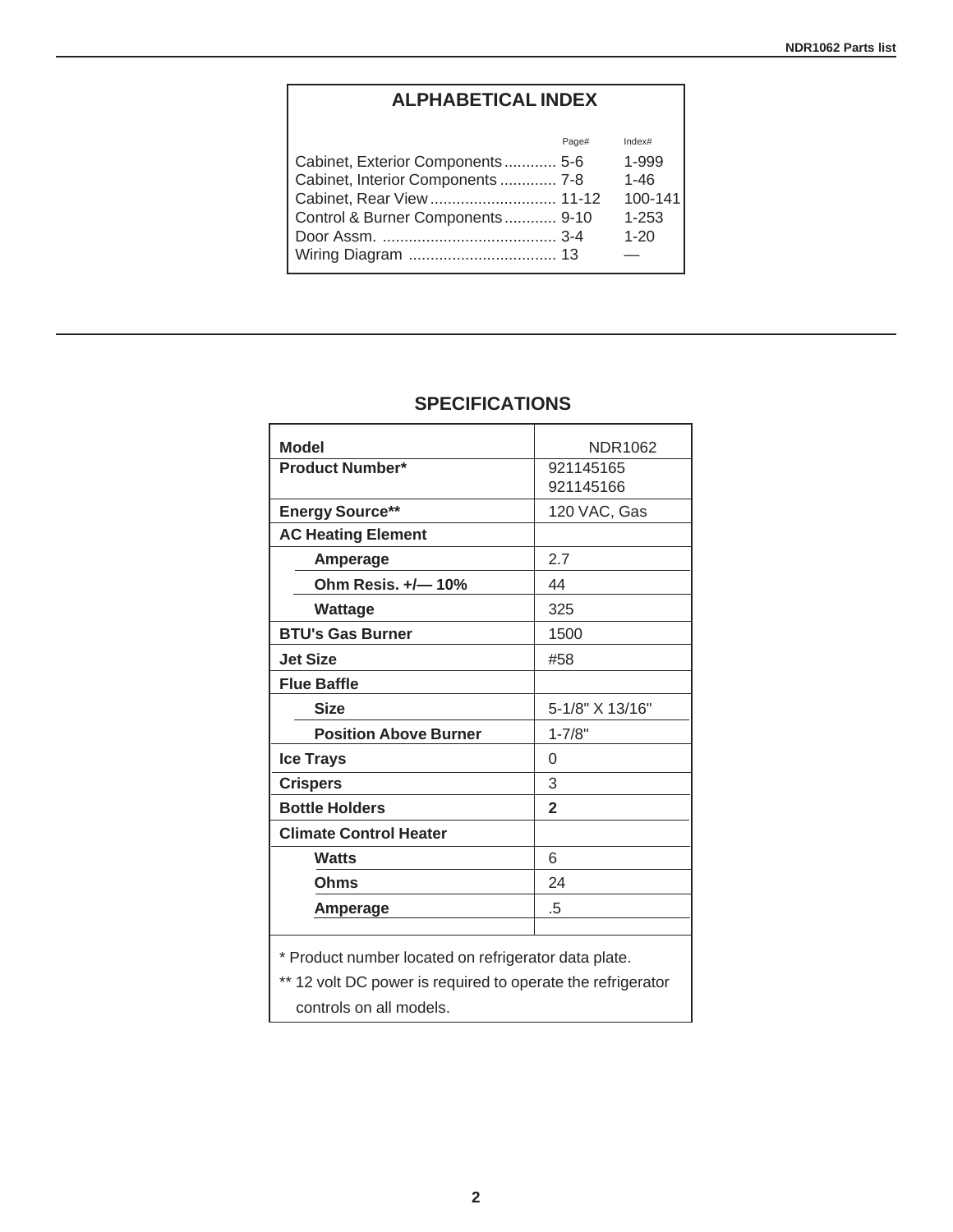**DOOR ASSEMBLY**

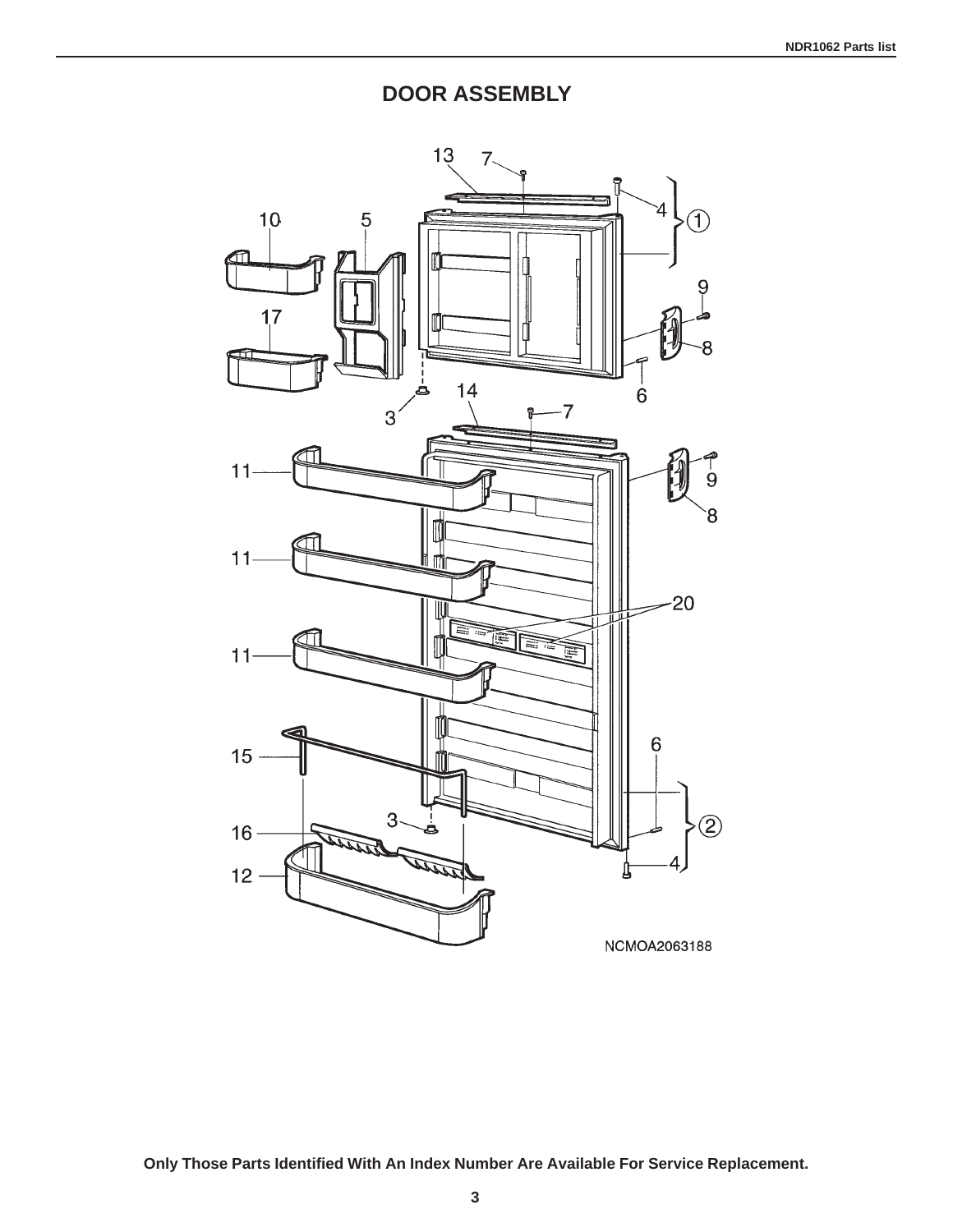## **DOOR ASSEMBLY**

#### **NDR1062 921145165 = A NDR1062 921145166 = B**

|    | <b>INDEX PART NUMBER</b> | <b>MODEL</b>       | <b>DESCRIPTION</b>         |
|----|--------------------------|--------------------|----------------------------|
| 1  | 2932962067               | A<br>$\sim$ $\sim$ | Freezer door, LH-Black     |
|    | 2932962059               | B                  | Freezer door, RH-Black     |
| 2  | 2932961085               | A<br>$\sim$ $\sim$ | Refrigerator door LH-Black |
|    | 2932961077               | B<br>--            | Refrigerator door RH-Black |
| 3  | 2932740018               | A B                | Covering washer            |
| 4  | 2931171066               | A B                | Hinge bushing Black        |
| 5  | 2932578038               | A B                | Holder                     |
| 6  | 2932588011               | A B                | Stopper                    |
| 7  | 3858002102               | A B                | Screw, RXS B4x9.5          |
| 8  | 2932094044               | A B                | Handle, Black              |
| 9  | 3858000049               | A B                | Screw, PT 50x26            |
| 10 | 2932577048               | A B                | Door Shelf, clear          |
| 11 | 2932576081               | A B                | Door shelf, clear          |
| 12 | 2932575075               | A B                | Door shelf, clear          |
| 13 | 3850381165               | A B                | Decoration, Black          |
| 14 | 3850381322               | A B                | Decoration Black w/logo    |
| 15 | 2932585033               | A B                | Rack                       |
| 16 | 2932658012               | A<br>B             | <b>Bottle holder</b>       |
| 17 | 2932579028               | A B                | Ice container, clear       |
| 20 | 2932722008               | A B                | Label                      |
|    | 3850581004               | A<br>B             | Label French               |

**Only Those Parts Identified With An Index Number Are Available For Service Replacement.**

**4**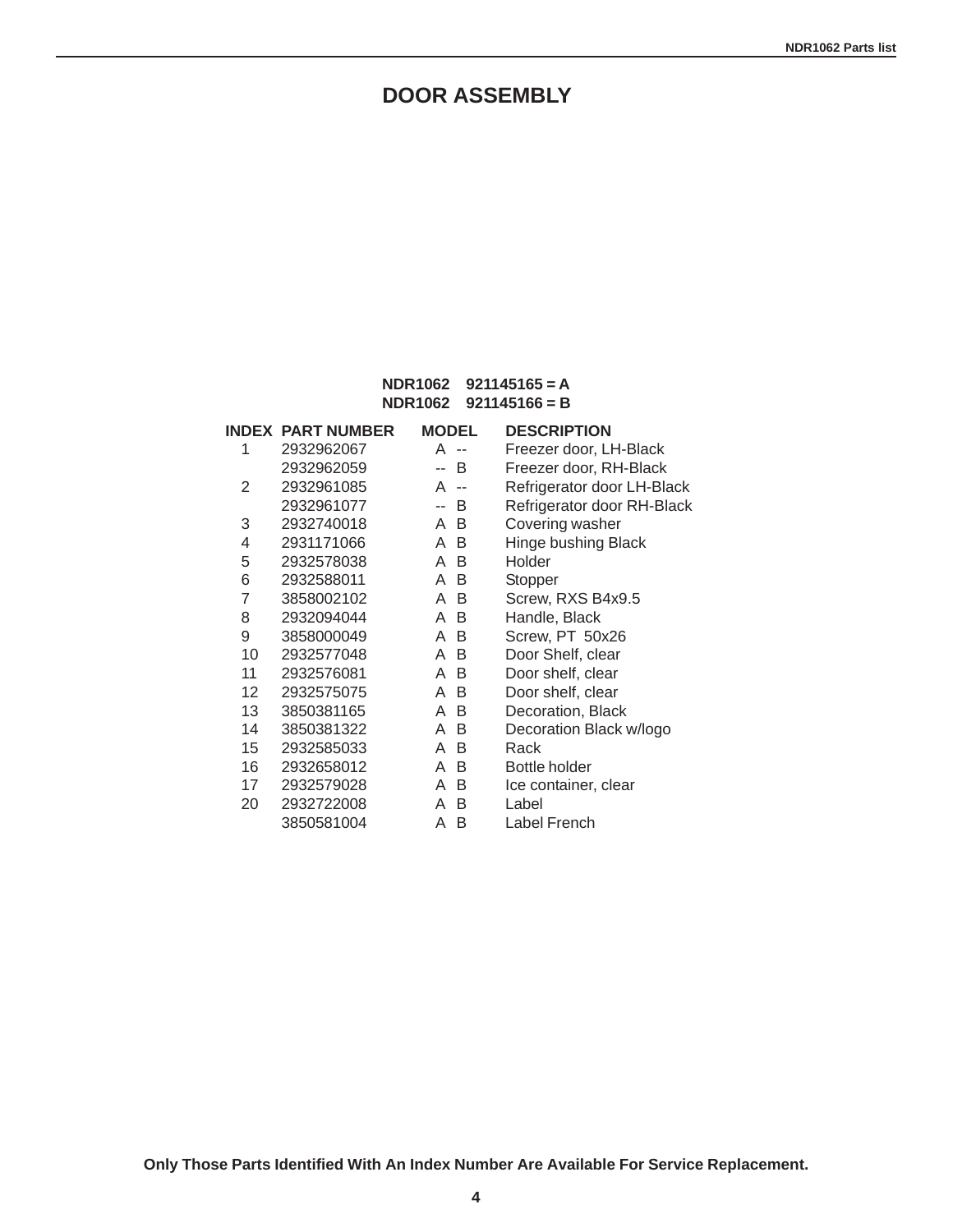**CABINET, EXTERIOR COMPONENTS**



**Only Those Parts Identified With An Index Number Are Available For Service Replacement.**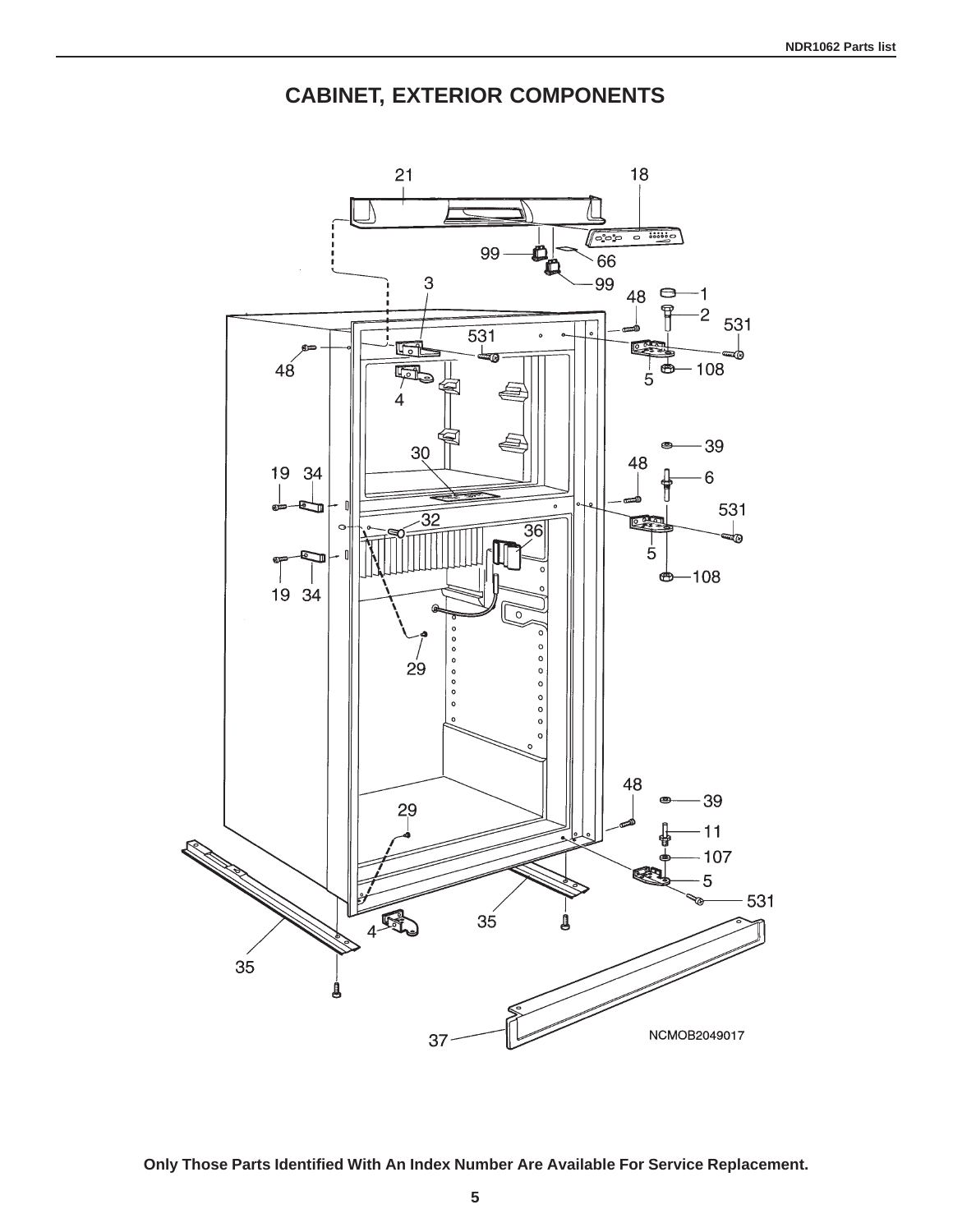## **CABINET, EXTERIOR COMPONENTS**

#### **NDR1062 921145165 = A NDR1062 921145166 = B**

|                | <b>INDEX PART NUMBER</b> | <b>MODEL</b>           | <b>DESCRIPTION</b>                           |
|----------------|--------------------------|------------------------|----------------------------------------------|
| 1              | 2932736081               | A B                    | <b>Cover Black</b>                           |
| $\overline{2}$ | 3850400015               | A B                    | Hinge pin upper                              |
| 3              | 2932644046               | A --                   | <b>Bracket RH-Black</b>                      |
|                | 2932644038               | <sup>B</sup><br>$\sim$ | <b>Bracket LH-Black</b>                      |
| 4              | 2932643048               | A --                   | Hinge Black                                  |
| 5              | 2932643030               | A B                    | Hinge Black                                  |
| 6              | 2932648021               | A B                    | Hinge pin, middle Black                      |
| 11             | 2932649011               | A B                    | Hinge pin, lower                             |
| 18             | 2932884055               | A B                    | Panel, display board, Black                  |
| 19             | 3858002052               | A B                    | Screw RXS B6x6.5                             |
| 21             | 2932966027               | A B                    | <b>Front Black</b>                           |
| 29             | 2930740077               | A B                    | Cover Black                                  |
| 30             | 2932435007               | A B                    | <b>Instructions Plate</b>                    |
| 32             | 3850585039               | A B                    | Plug, Black                                  |
| 34             | 2932855014               | A B                    | Fastening bow                                |
| 35             | 2932660018               | A B                    | Rail                                         |
| 36             | 2932456011               | A B                    | <b>Bracket thermistor</b>                    |
| 37             | 2932690049               | A B                    | Base cover, Black                            |
| 39             | 3858010022               | A B                    | Washer 5.5x12x1, Black                       |
| 48             | 3858004058               | A B                    | Screw, MRX M4x4                              |
| 66             | 2933090009               | A B                    | Label                                        |
| 99             | 2932680024               | A B                    | Switch                                       |
| 107            | 3858010113               | A B                    | Washer BRB 6.4x12.5                          |
| 108            | 3858009057               | A B                    | Nut, ML6 M6 Black                            |
| 531            | 3858039047               | A B                    | Screw, MRX M4x10                             |
| 999            | 2932750124               | A<br>$\sim$            | Door reversal Kit LH to RH Black (Not Shown) |
|                | 2932750116               | - B<br>н.              | Door reversal Kit RH to LH Black (Not Shown) |

**6**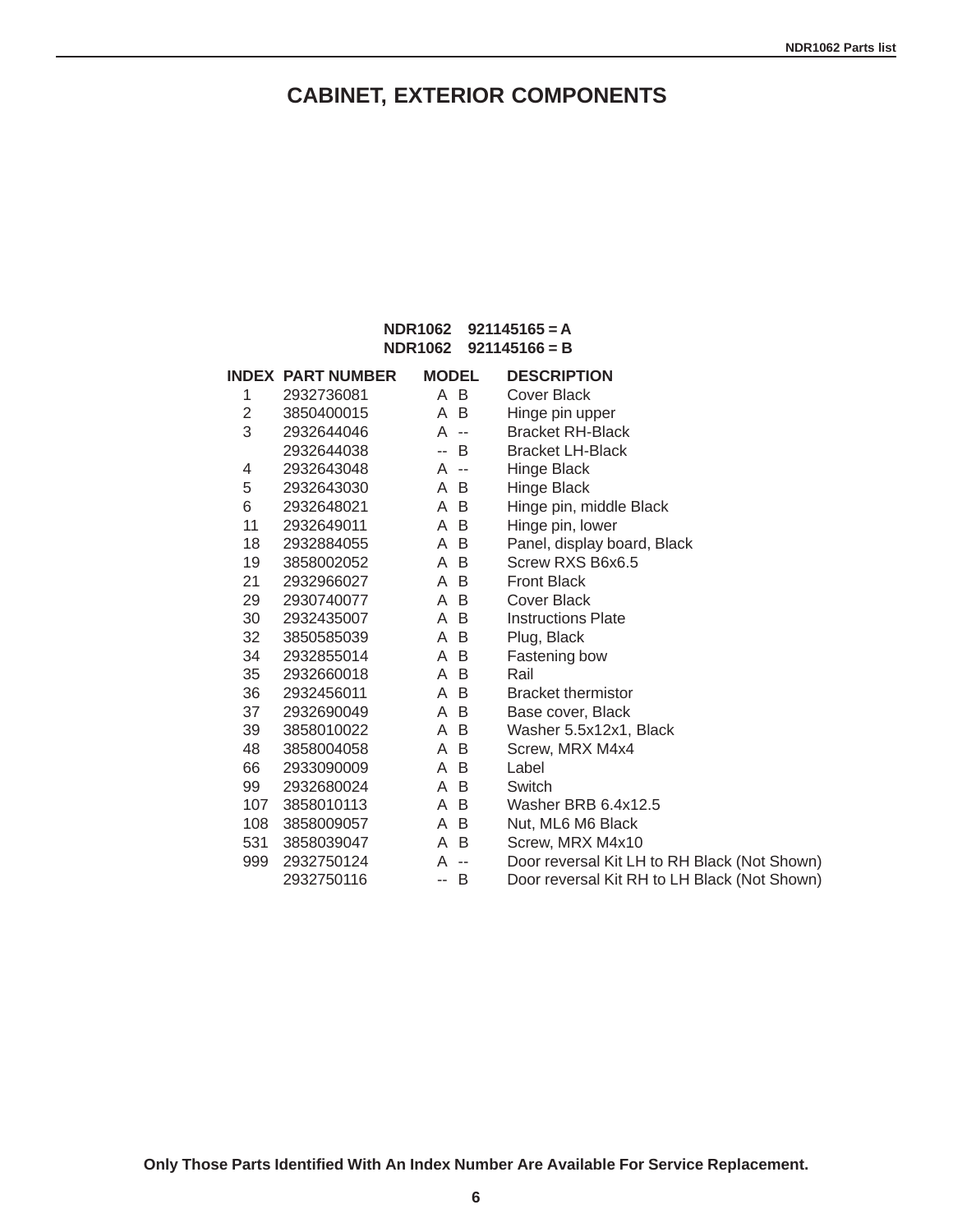**CABINET, INTERIOR COMPONENTS**



NCMOD2061500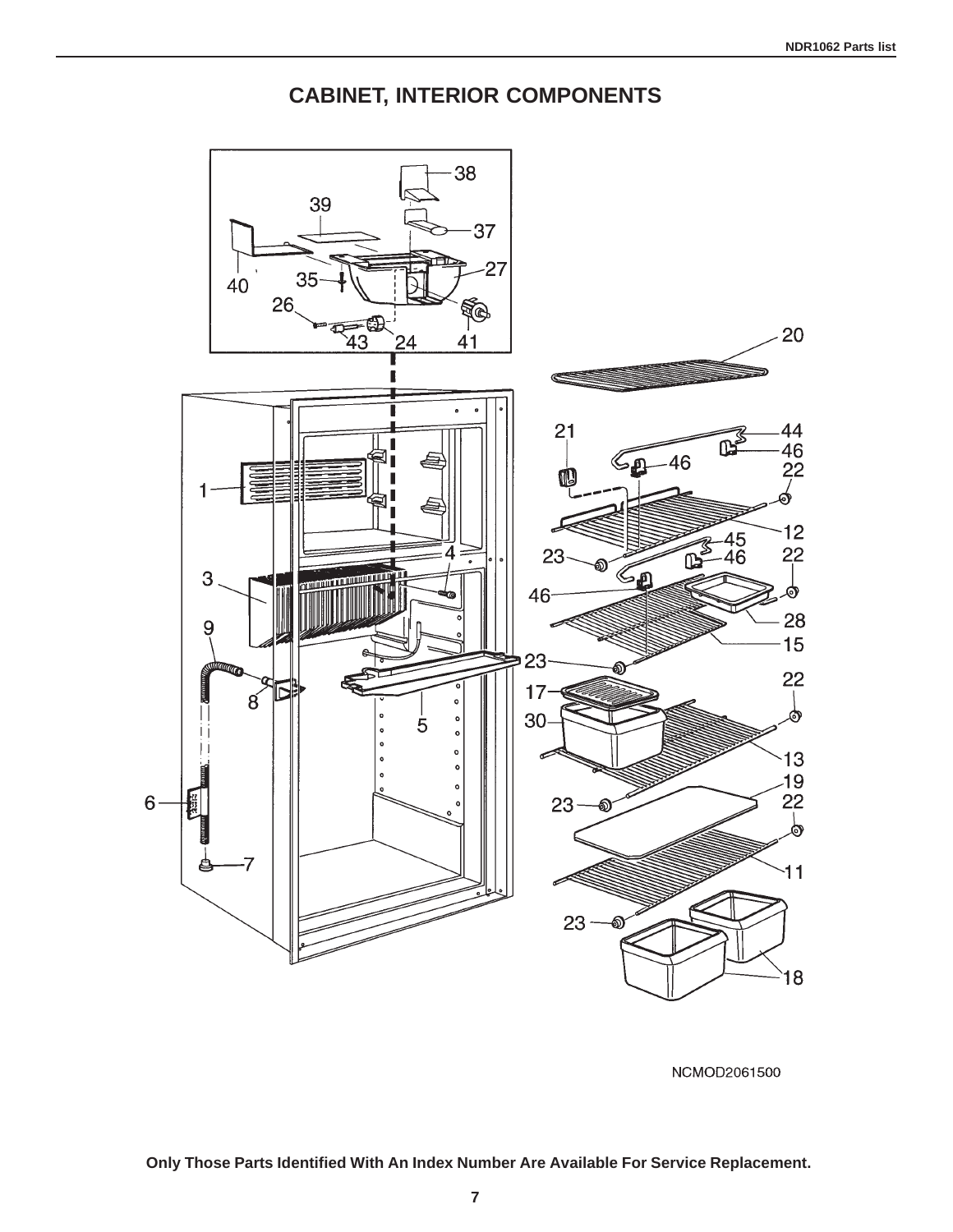## **CABINET, INTERIOR COMPONENTS**

### **NDR1062 921145165 = A NDR1062 921145166 = B**

|                | <b>INDEX PART NUMBER</b> | <b>MODEL</b> | <b>DESCRIPTION</b>          |
|----------------|--------------------------|--------------|-----------------------------|
| 1              | 2932728013               | A B          | Coverplate                  |
| 3              | 2932864016               | A B          | Cooling flange              |
| 4              | 3858036019               | B<br>A       | Screw, KFXS B10x38          |
| 5              | 2933132017               | B<br>A       | Dripprotection              |
| 6              | 2932732007               | B<br>A       | Label                       |
| $\overline{7}$ | 2932115013               | A<br>-B      | Discharge, pipe, plug       |
| 8              | 2932635010               | B<br>A       | Drain                       |
| 9              | 2932749019               | B<br>A       | Drain hose                  |
| 11             | 2933061026               | B<br>A       | Shelf D283mm                |
| 12             | 2933197010               | B<br>A       | Shelf D199mm                |
| 13             | 2933061034               | A<br>B       | Shelf D311mm                |
| 15             | 2933062016               | B<br>A       | Shelf                       |
| 17             | 2932622026               | B<br>A       | Lid, clear                  |
| 18             | 2002726178               | B<br>Α       | Vegetable box, clear        |
| 19             | 2931117143               | B<br>A       | Shelf, plastic              |
| 20             | 2932980010               | A<br>B       | Shelf, freezer              |
| 21             | 2932102011               | B<br>A       | Shelf support               |
| 22             | 2932101013               | A<br>B       | Plug                        |
| 23             | 2932103019               | B<br>A       | Plug                        |
| 24             | 3850454012               | B<br>A       | Lampholder                  |
| 26             | 3858006046               | B<br>Α       | Screw, PT 30x12             |
| 27             | 3850531017               | B<br>A       | Lamp housing                |
| 28             | 2932636018               | B<br>A       | <b>Box</b>                  |
| 30             | 2932621085               | B<br>A       | Vegetable box, clear        |
| 35             | 0165521030               | B<br>A       | <b>Expansion Rivet</b>      |
| 37             | 3850534029               | B<br>A       | Push rod                    |
| 38             | 3850535018               | B<br>A       | Push rod holder             |
| 39             | 3850533013               | B<br>A       | Reflector                   |
| 40             | 3850532015               | B<br>A       | Lamp cover                  |
| 41             | 3850456017               | B<br>A       | Switch                      |
| 43             | 3850455019               | B<br>A       | Lamp, Halogen, G4 12VDC 10W |
| 44             | 2007337203               | B<br>A       | Rack, L434mm                |
| 45             | 2007337187               | B<br>A       | Rack, L236mm                |
| 46             | 2930693045               | B<br>Α       | Holder                      |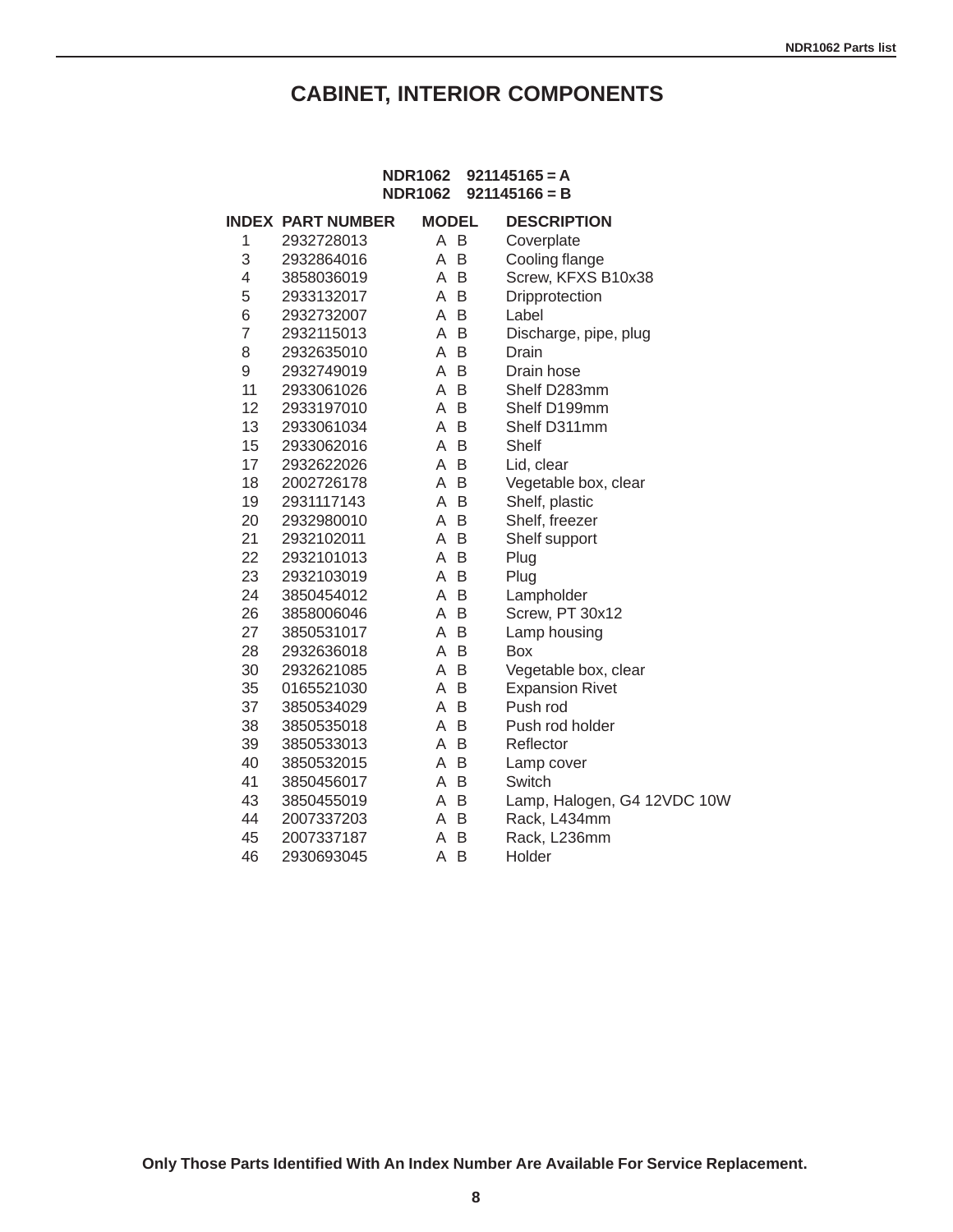## **CONTROL & BURNER COMPONENTS**

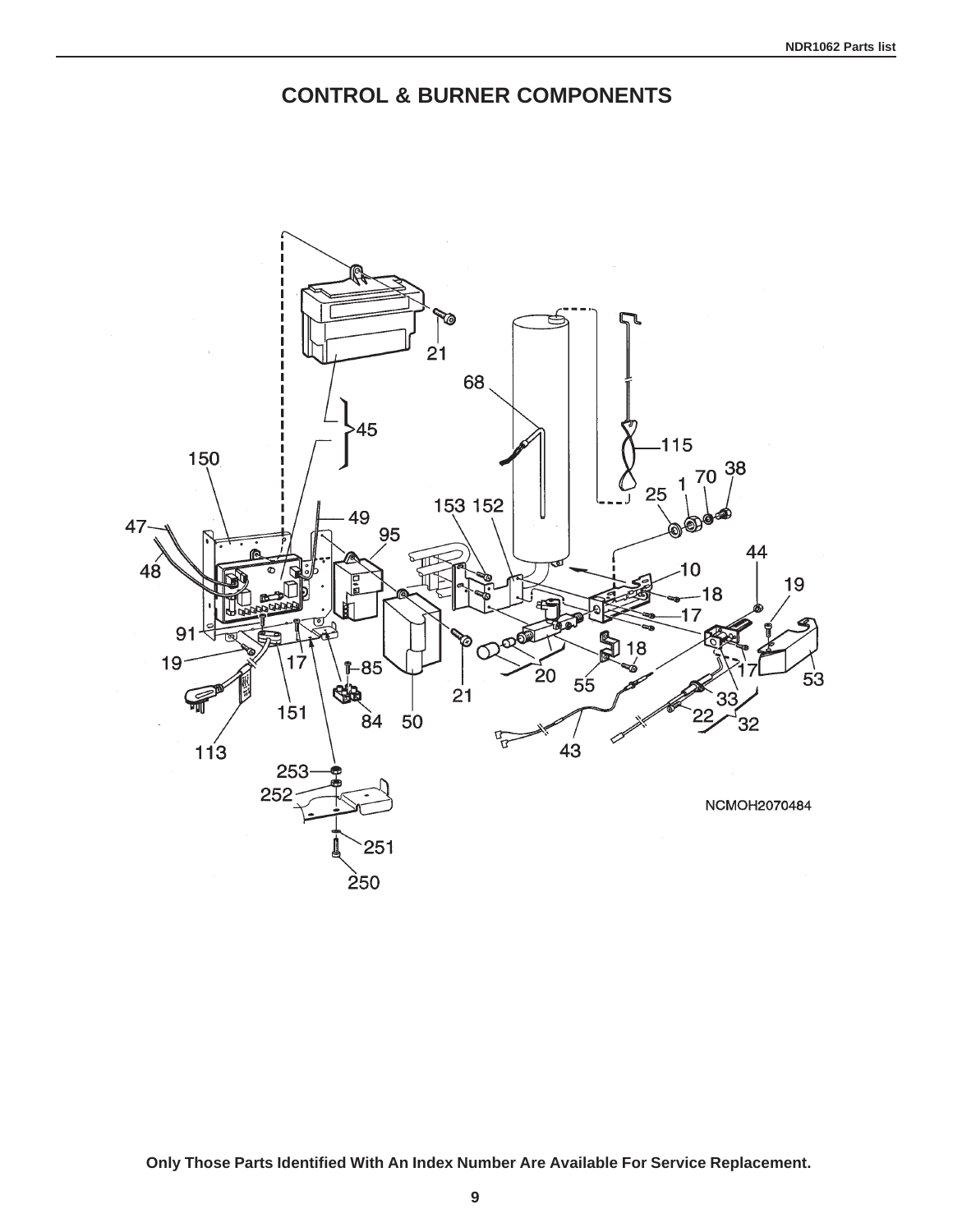## **CONTROL & BURNER COMPONENTS**

#### **NDR1062 921145165 = A NDR1062 921145166 = B**

|     | <b>INDEX PART NUMBER</b> | <b>MODEL</b> |   | <b>DESCRIPTION</b>       |
|-----|--------------------------|--------------|---|--------------------------|
| 1   | 0140207044               | A B          |   | <b>Nut</b>               |
| 10  | 2932603018               | A            | B | <b>Burner housing</b>    |
| 17  | 3858039039               | A            | B | Screw, MRX M4x8          |
| 18  | 3858039047               | A            | B | Screw, MRX 4x10          |
| 19  | 3858002144               | A            | B | Screw, RXS B6x9.5        |
| 20  | 2932615012               | A            | B | Solenoid valve           |
| 21  | 3858002151               | A            | B | Screw, RXS B6x13         |
| 22  | 3858005014               | A            | B | Screw, RXK B6x9.5        |
| 25  | 3858010071               | A            | B | Washer, 12.5x18.5x1      |
| 32  | 2930697079               | A            | B | Burner w/conductor       |
| 33  | 2932781012               | A            | B | Electrode w/conductor    |
| 38  | 2007419217               | A            | B | Jet #58                  |
| 43  | 2932052018               | A            | B | Thermocouple             |
| 44  | 2801043015               | A            | B | Nut                      |
| 45  | 3850415013               | A            | B | Power module, universal  |
| 47  | 2954542037               | A            | B | <b>Conductor PCB</b>     |
| 48  | 2931863035               | A            | B | Conductor thermistor     |
| 49  | 2954539017               | A            | B | Conductor solenoid valve |
| 50  | 2931886010               | A            | B | Cover                    |
| 53  | 2932661016               | A            | B | Cover                    |
| 55  | 2932662014               | A            | B | <b>Bracket</b>           |
| 68  | 0173768037               | A            | B | Heater, 120VAC, 325W     |
| 70  | 2007457001               | A            | B | Washer, 0.5mm            |
| 84  | 3858022019               | A            | B | <b>Terminal block</b>    |
| 85  | 3858002185               | A            | B | Screw, RXS B6x25         |
| 91  | 3858002177               | A            | B | Screw, RXS B6x19         |
| 95  | 2931132027               | A            | B | Spark generator          |
| 113 | 2932733005               | A            | B | Label                    |
| 115 | 2932667047               | A            | B | Flue baffle              |
| 150 | 3850337019               | A            | B | <b>Bracket</b>           |
| 151 | 0561014010               | A            | B | Cable clamp              |
| 152 | 3850377015               | A            | B | Retainer, solenoid valve |
| 153 | 3858018017               | A            | B | Screw, M5x25             |
| 250 | 3858004033               | Α            | B | Screw, MRX M4x16         |
| 251 | 3858011012               | A            | B | Lock washer, 4.3x8       |
| 252 | 3858009016               | A            | B | Hex, Nut M4x3.2          |
| 253 | 3858028024               | A            | B | Nut, lock M4             |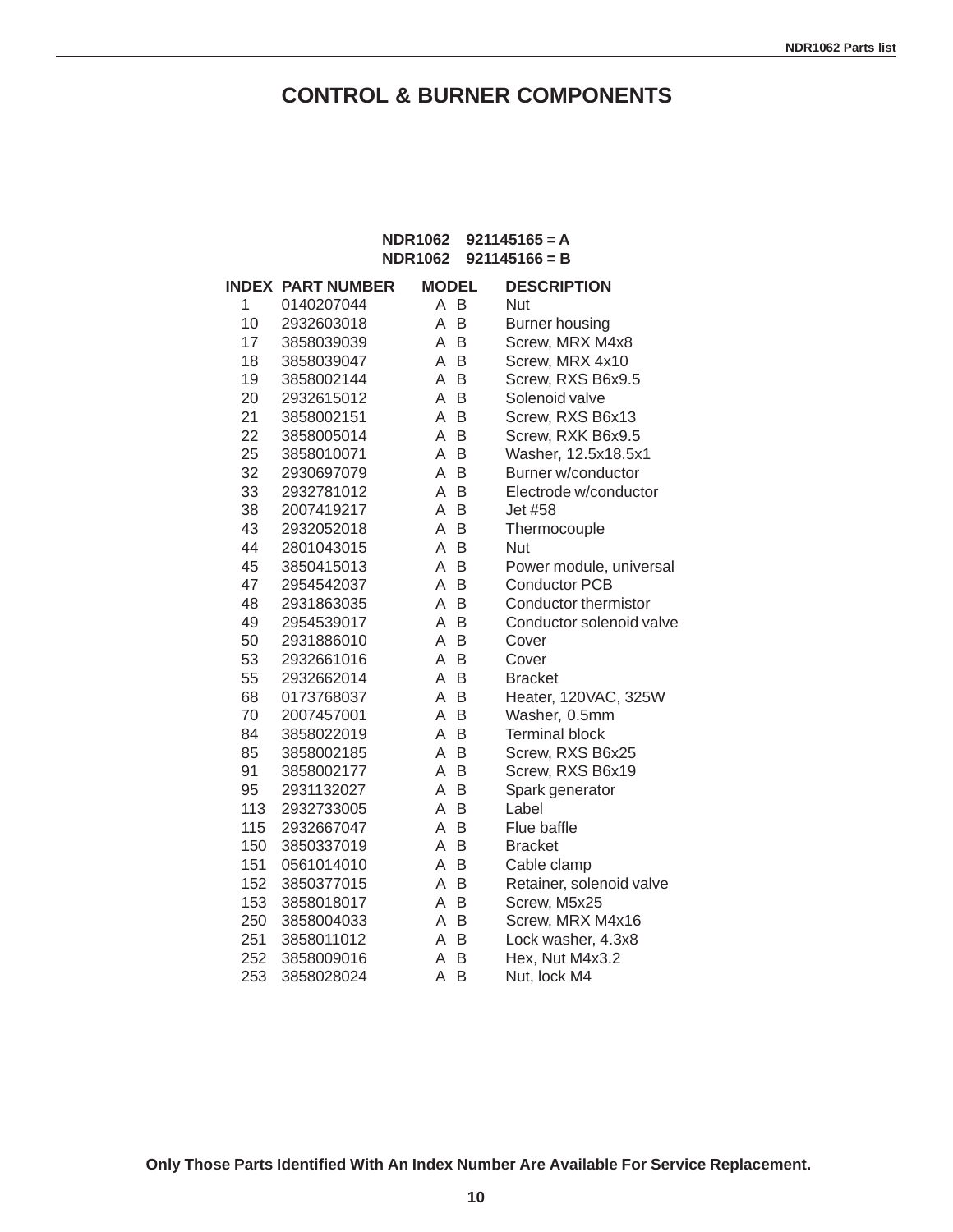## **CABINET, REAR VIEW**

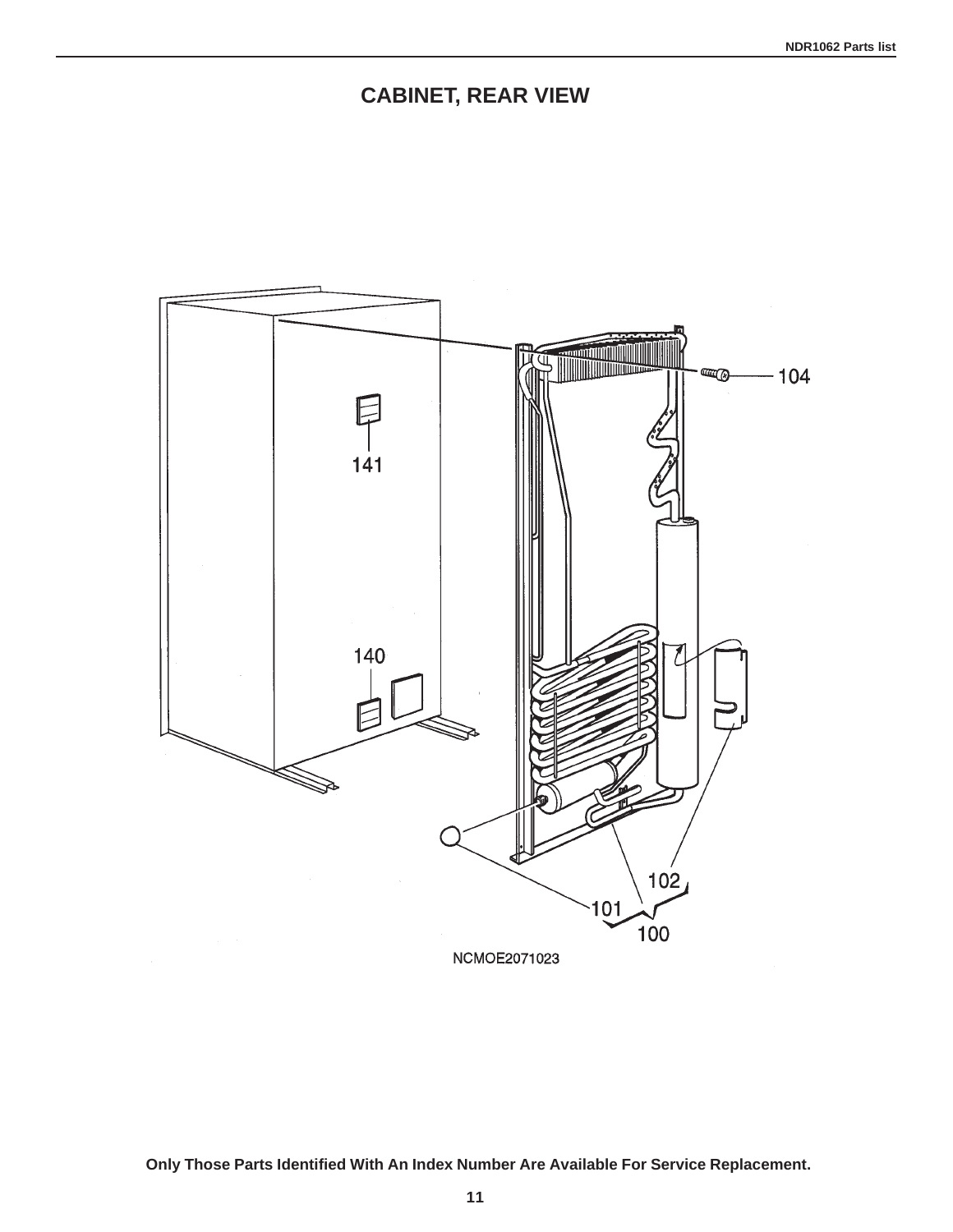## **CABINET, REAR VIEW**

#### **NDR1062 921145165 = A NDR1062 921145166 = B**

### **INDEX PART NUMBER MODEL DESCRIPTION**

- 100 2934806106 A B Cooling unit, type 806 w/thermal fuse
- 101 0173228008 A B Cap
- 102 2933557007 A B Cover sheet 103 3858068012 A B Screw, DK4.8x16P
- 140 3850582002 140 3850583000 A B Label
- -

**Only Those Parts Identified With An Index Number Are Available For Service Replacement.**